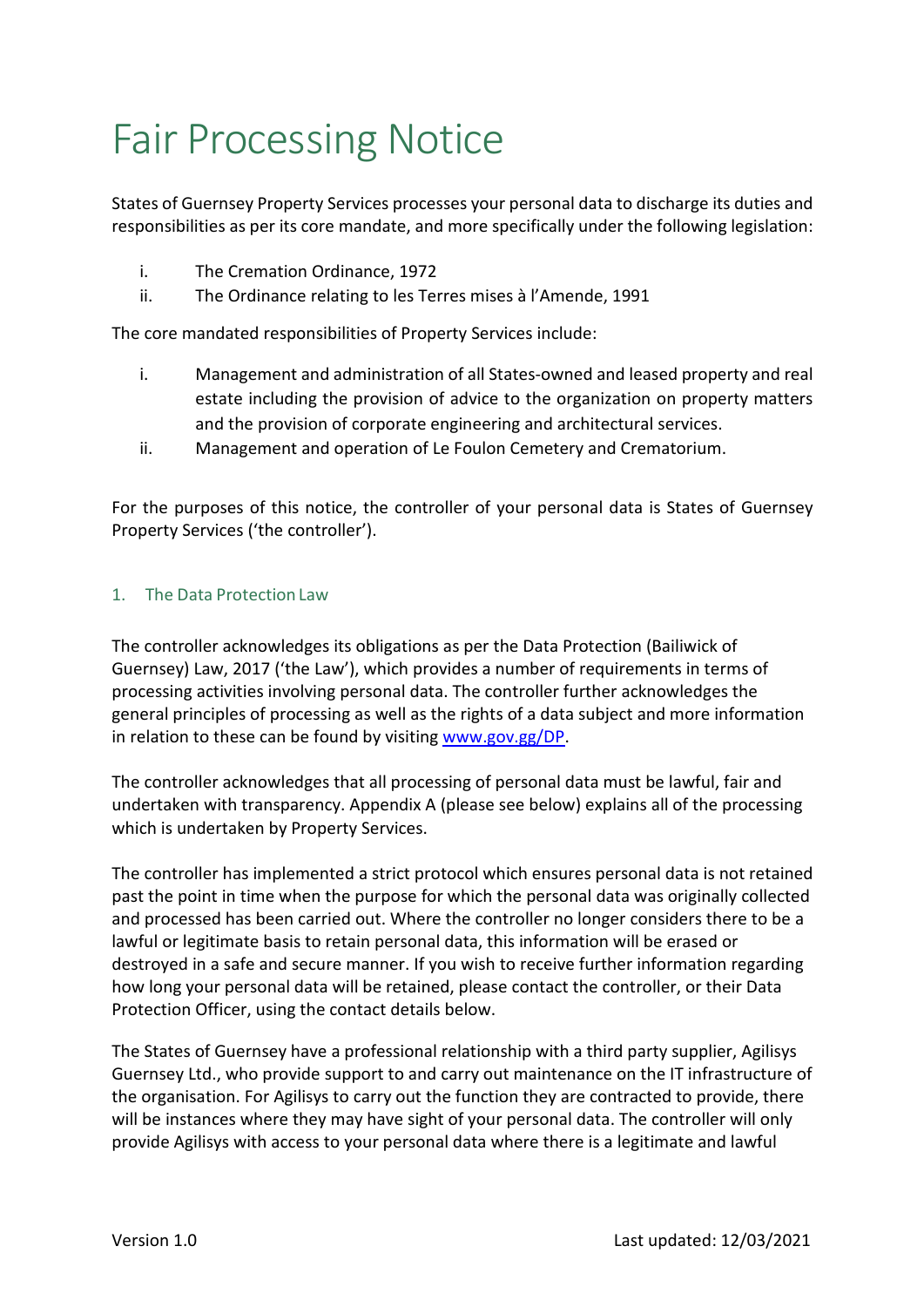purpose for this access to be given in line with Schedule 2 of the Data Protection (Bailiwick of Guernsey) Law, 2017 and our internal policies and directives.

Your personal data will also be shared with the Scrutiny Management Committee ('SMC') and also the Internal Audit function of the States of Guernsey as required for the completion of their relevant functions. Furthermore, any personal data shared with SMC and Internal Audit will be limited and processed in accordance with Conditions 5 and 13(b) of Schedule 2 of the Law.

Where the controller is required to collect or make payment for a service, limited personal data will be shared between the Controller and the Shared Transactional Service Centre (STSC) in order for an invoice or payment to be created and issued. The processing of personal data undertaken for this purpose is carried out in accordance with Condition 2(a) of Schedule 2 of the Law.

## 2. Contact Details

The contact details of the relevant controllers are as follows:

Patrick Rice, Head of Guernsey Real Estate

Tel: 01481 227000

Email address: Patrick.rice3@gov.gg

The contact details for the Data Protection Officer for the Policy and Resources Committee are as follows:

Data Protection Officer, the Policy and Resources Committee

Tel: 01481 220012

Email: data.protection@gov.gg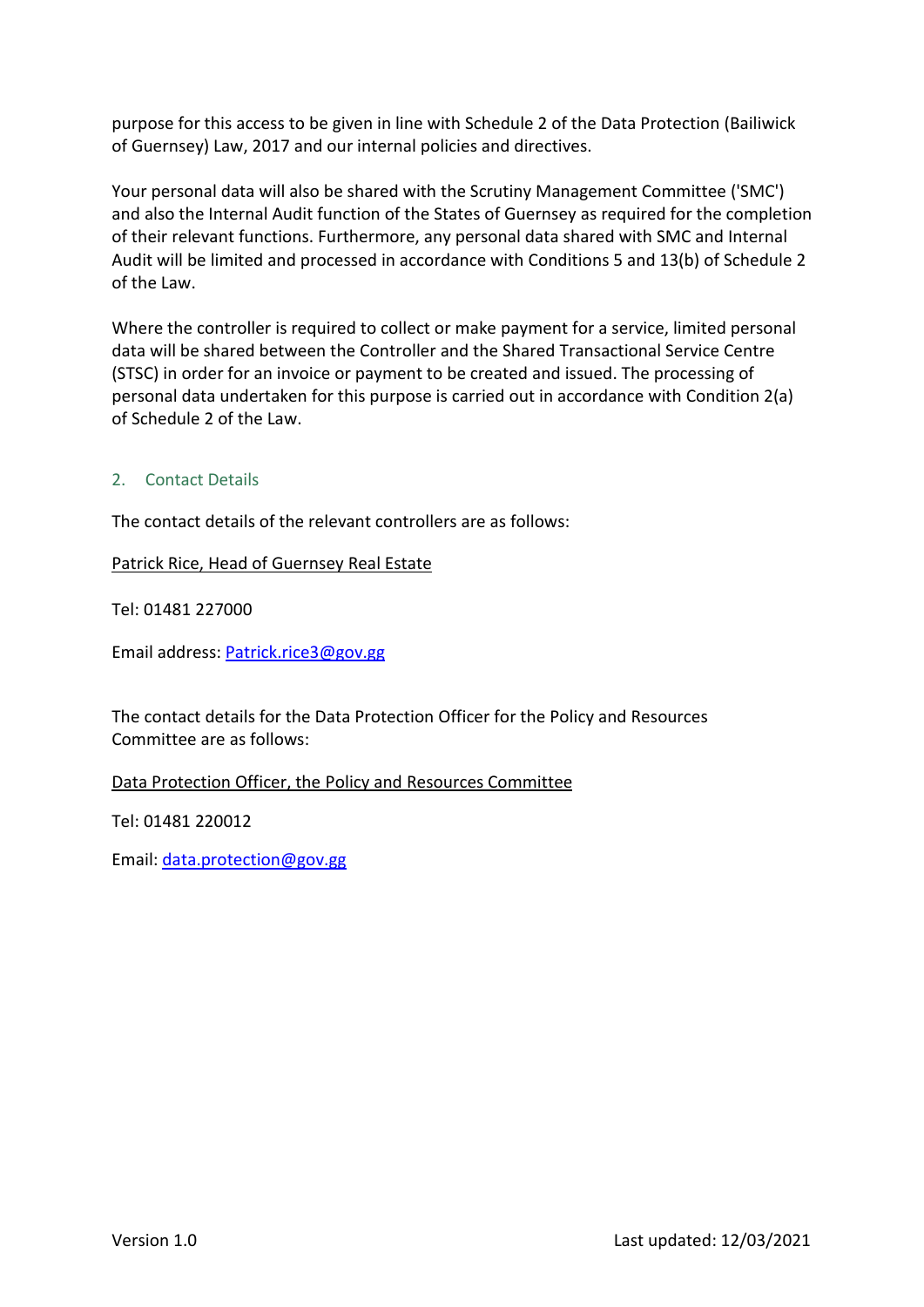## Appendix A

| <b>Processing Activity</b>                                                            | Personal data                                                                                                                                                                                                                                              | Purpose of processing                                                                                                                                                                                                                             | Lawful basis for processing                                                                                                                                                                  |
|---------------------------------------------------------------------------------------|------------------------------------------------------------------------------------------------------------------------------------------------------------------------------------------------------------------------------------------------------------|---------------------------------------------------------------------------------------------------------------------------------------------------------------------------------------------------------------------------------------------------|----------------------------------------------------------------------------------------------------------------------------------------------------------------------------------------------|
| Property                                                                              | Full name, address, contact details and<br>references from banks and/or personal<br>referees.<br>Personal data is collected directly from the<br>data subject, but also from the banks and<br>referees provided, from whom a reference<br>may be obtained. | The controller is required to process this personal<br>data in order to enter into a contract for the letting<br>out or leasing in of property to an individual or an<br>organisation represented by an individual.                               | The processing is necessary<br>for the conclusion or<br>performance of a contract to<br>which the data subject is a<br>party.                                                                |
| Terre a L'Amende                                                                      | Full name and address of the registered<br>keeper of the vehicle and vehicle registration<br>number.<br>Personal data is requested from and<br>provided by the Driving and Vehicle Licensing<br>Department of the States of Guernsey.                      | The controller is required to process this personal<br>data for the purpose of issuing Terre a L'Amende<br>fines for unauthorised parking and to protect<br>parking spaces rented by businesses or individuals.                                   | The processing is necessary<br>for the controller to exercise<br>any right or power, or<br>perform or comply with any<br>duty, conferred or imposed<br>on the controller by an<br>enactment. |
| Use of States of<br><b>Guernsey Large</b><br><b>Format Print</b><br><b>Facilities</b> | Name, address and contact details.<br>Personal data is collected directly from the<br>data subject.                                                                                                                                                        | The processing of personal data is undertaken for<br>the purpose of facilitating the public use of the<br>States of Guernsey's large format copying and<br>scanning facilities and for invoicing individuals and<br>businesses for such services. | The processing is necessary<br>for the conclusion or<br>performance of a contract to<br>which the data subject is a<br>party.                                                                |
| <b>Cremations</b>                                                                     | Name, address, occupation, relationship of<br>next of kin of the deceased and the name                                                                                                                                                                     | The controller is required to process this personal<br>data for the purpose of recording and maintaining a<br>record of the details relating to cremations.                                                                                       | The processing is necessary<br>for the controller to exercise<br>any right or power, or                                                                                                      |